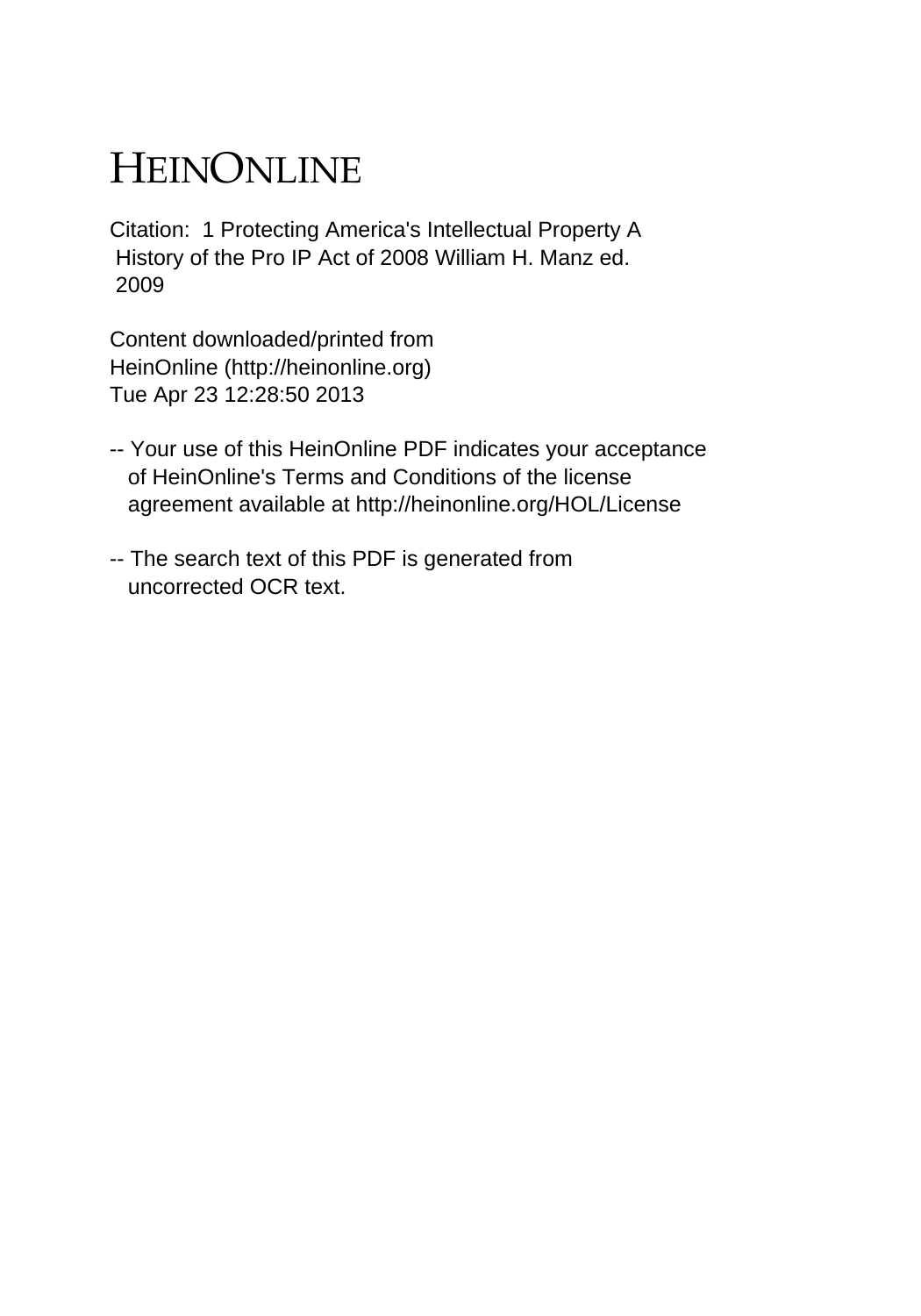The legislation also prioritizes the small simpline. The the station are pleased to work with retail-<br>the Sultion and the station of the better part of the past six the bill contains a provision that would limit<br>The bill

many opportunities and many challenges. I is no surprise that the copyright industries are increases the number of IP liaisons from the<br>firmly believe that the legislation I have intro-so successful and play such an increa firmly believe that the legislation I have intro- so successful and play such an increasingly duced today with Mr. ABERCROMBIE will help crucial role in our national economy. The U.S. duced today with Mr. ABERCROMBIE will help crucial role in our national economy. The U.S. enhances DOJ's computer crime units to<br>facilitate congressional oversight and account- copyright industries have created millions of facilitate congressional oversight and account- copyright industries have created millions of make sure they are equipped and being used<br>ability of build-up activities as well as provide high-skilled, high-paying U.S. jobs additional tools for the local government and contributed billions to our economy. However, I believe this legislation is a major step in businesses to make this collisions are the proliferation of copyright piracy and cou

are approved by the U.S. Green Building the Department of Defense and for the people in 1999, I introduced legislation with my<br>
Council. The legislation size registes the Sec- of Guam.<br>
central registers the Sec- of Guam.<br>

Finally, the legislation will require all con- ods of time, exclusive rights to their inventions copyright laws and repeat of fenders to certify their compliance with local and works. The founding fathers realized that tre The military build-up on Guam presents pioneer for intellectual property protections, it principal advisor for iP metals. In addition, it president's pioneer for intellectual property protections, it principal advisor for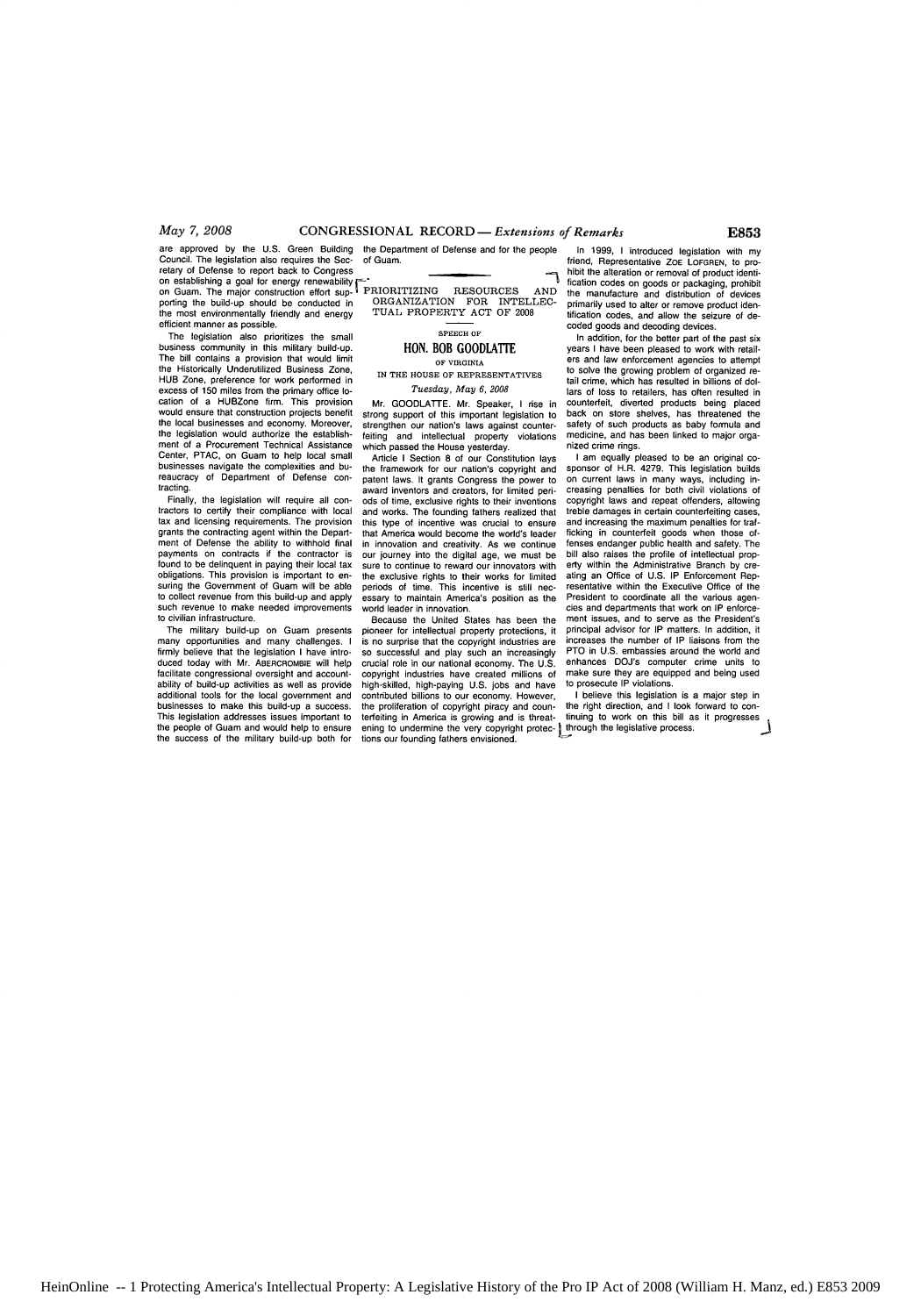HeinOnline -- 1 Protecting America's Intellectual Property: A Legislative History of the Pro IP Act of 2008 (William H. Manz, ed.) [xlv] 2009